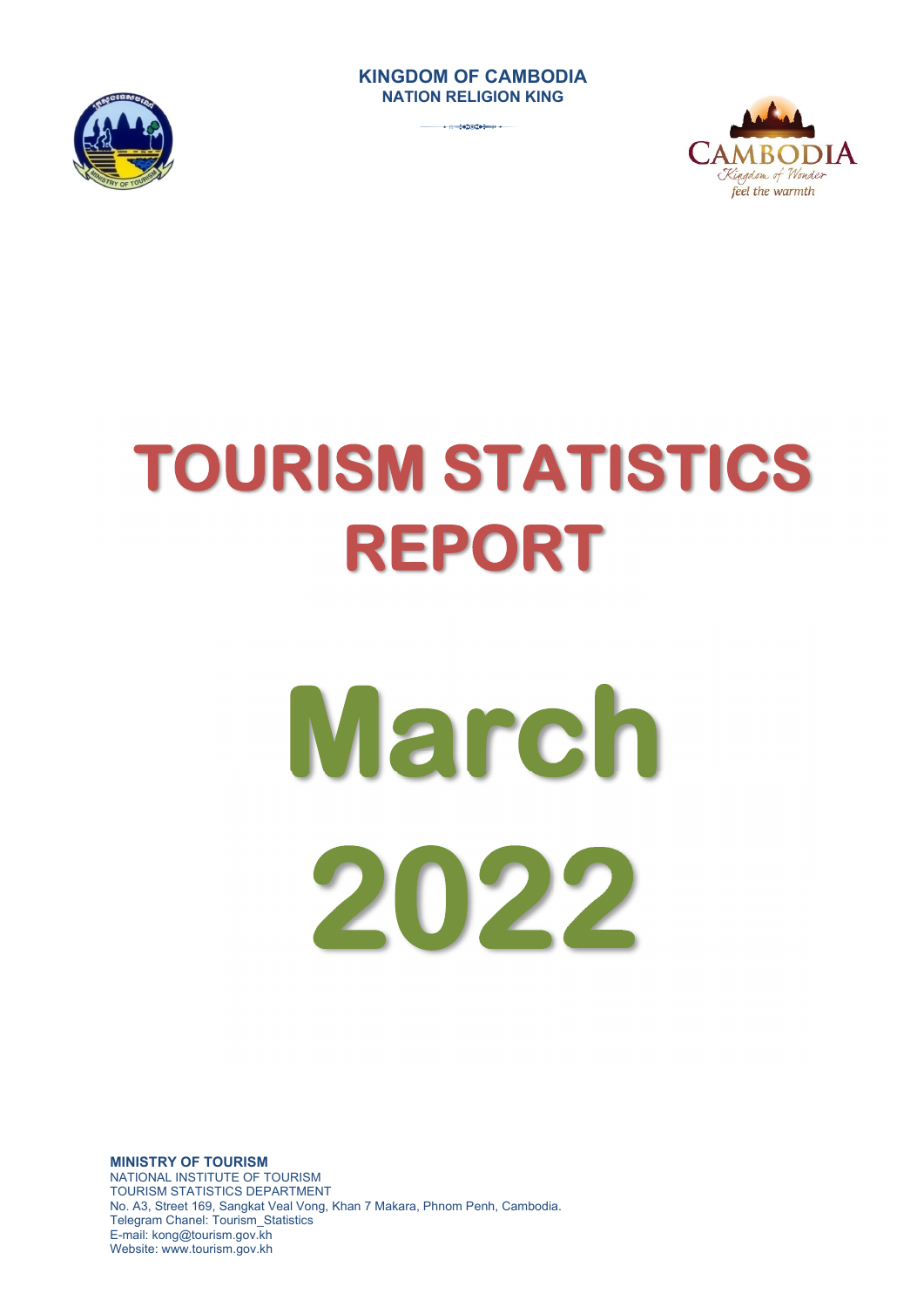# **Tourism Highlights**

International Tourist Arrivals, Average Length of Stays, Hotel Occupancy & International Tourism Receipts in 1993 - 2021

|       | Int'l Tourist Arrivals |            | Average Length                    | <b>Hotel Occupancy</b>            | Int'l Tourism Receipts |
|-------|------------------------|------------|-----------------------------------|-----------------------------------|------------------------|
| Years | Number                 | Change (%) | of Stays (Days)                   | (% )                              | (Million USD)          |
| 1993  | 118,183                |            | N/A                               | N/A                               | N/A                    |
| 1994  | 176,617                | 49.4       | N/A                               | N/A                               | N/A                    |
| 1995  | 219,680                | 24.4       | 8.0                               | 37.0                              | 100                    |
| 1996  | 260,489                | 18.6       | 7.5                               | 40.0                              | 118                    |
| 1997  | 218,843                | $-16.0$    | 6.4                               | 30.0                              | 103                    |
| 1998  | 286,524                | 30.9       | 5.2                               | 40.0                              | 166                    |
| 1999  | 367,743                | 28.3       | 5.5                               | 44.0                              | 190                    |
| 2000  | 466,365                | 26.8       | 5.5                               | 45.0                              | 228                    |
| 2001  | 604,919                | 29.7       | 5.5                               | 48.0                              | 304                    |
| 2002  | 786,524                | 30.0       | 5.8                               | 50.0                              | 379                    |
| 2003  | 701,014                | $-10.9$    | 5.5                               | 50.0                              | 347                    |
| 2004  | 1,055,202              | 50.5       | 6.3                               | 52.0                              | 578                    |
| 2005  | 1,421,615              | 34.7       | 6.3                               | 52.0                              | 832                    |
| 2006  | 1,700,041              | 19.6       | 6.5                               | 54.8                              | 1,049                  |
| 2007  | 2,015,128              | 18.5       | 6.5                               | 54.8                              | 1,400                  |
| 2008  | 2,125,465              | 5.5        | 6.7                               | 62.7                              | 1,595                  |
| 2009  | 2,161,577              | 1.7        | 6.5                               | 63.6                              | 1,561                  |
| 2010  | 2,508,289              | 16.0       | 6.5                               | 65.7                              | 1,786                  |
| 2011  | 2,881,862              | 14.9       | 6.5                               | 66.2                              | 1,912                  |
| 2012  | 3,584,307              | 24.4       | 6.3                               | 68.5                              | 2,210                  |
| 2013  | 4,210,165              | 17.5       | 6.8                               | 69.5                              | 2,547                  |
| 2014  | 4,502,775              | 7.0        | 6.5                               | 67.6                              | 2,736                  |
| 2015  | 4,775,231              | 6.1        | 6.8                               | 70.2                              | 3,012                  |
| 2016  | 5,011,712              | 5.0        | 6.3                               | 68.9                              | 3,212                  |
| 2017  | 5,602,157              | 11.8       | 6.6                               | 71.3                              | 3,638                  |
| 2018  | 6,201,077              | 10.7       | 7.0                               | 72.2                              | 4,375                  |
| 2019  | 6,610,592              | 6.6        | 6.2                               | 63.5                              | 4,919                  |
| 2020  | 1,306,143              | $-80.2$    | Jan - Mar: 6.2<br>Apr - Dec: 30.0 | Jan - Mar: 78.9<br>Apr - Dec: 8.3 | 1,023                  |
| 2021  | 196,495                | $-85.0$    | 30.0                              | 15.5                              | 184                    |

### **International Tourist Arrivals to Cambodia**

| <b>Months</b>  | 2017      | 2018      | 2019      | 2020      | 2021    | 2022     |       |        |         |         | Change (%) |
|----------------|-----------|-----------|-----------|-----------|---------|----------|-------|--------|---------|---------|------------|
|                |           |           |           |           |         |          | 18/17 | 19/18  | 20/19   | 21/20   | 2022*/21   |
| Q <sub>1</sub> | 1,502,896 | 1,711,253 | 1,877,853 | 1,155,226 | 70,901  | 159,546  | 13.9  | 9.7    | $-38.5$ | $-93.9$ | 125.0      |
| Jan            | 532,206   | 596,241   | 647,206   | 547,963   | 20,567  | 44,910   | 12.0  | 8.5    | $-15.3$ | $-96.2$ | 118.4      |
| Feb            | 493,316   | 542,937   | 597,483   | 383,863   | 20,580  | 50,411   | 10.1  | 10.0   | $-35.8$ | $-94.6$ | 145.0      |
| Mar            | 477,374   | 572,075   | 633,164   | 223,400   | 29,754  | 64,225   | 19.8  | 10.7   | $-64.7$ | $-86.7$ | 115.9      |
| Q2             | 1,159,783 | 1,290,407 | 1,460,621 | 27,600    | 31,659  | $\bf{0}$ | 11.3  | 13.2   | $-98.1$ | 14.7    |            |
| Apr            | 412,925   | 463,423   | 537,656   | 4,841     | 11,938  |          | 12.2  | 16.0   | $-99.1$ | 146.6   |            |
| May            | 368,809   | 419,171   | 472,952   | 10,475    | 8,757   |          | 13.7  | 12.8   | $-97.8$ | $-16.4$ |            |
| Jun            | 378,049   | 407,813   | 450,013   | 12,284    | 10,964  |          | 7.9   | 10.3   | $-97.3$ | $-10.7$ |            |
| Q3             | 1,250,082 | 1,374,373 | 1,475,832 | 64,854    | 29,114  | $\bf{0}$ | 9.9   | 7.4    | $-95.6$ | $-55.1$ |            |
| Jul            | 446,627   | 454,056   | 502,421   | 20,689    | 9,984   |          | 1.7   | 10.7   | $-95.9$ | $-51.7$ |            |
| Aug            | 427,224   | 494,043   | 519,502   | 23,028    | 9,163   |          | 15.6  | 5.2    | $-95.6$ | $-60.2$ |            |
| Sep            | 376,231   | 426,274   | 453,909   | 21,137    | 9,967   |          | 13.3  | 6.5    | $-95.3$ | $-52.8$ |            |
| Q4             | 1,689,396 | 1,825,044 | 1,796,286 | 58,463    | 64,821  | $\bf{0}$ | 8.0   | $-1.6$ | $-96.7$ | 10.9    |            |
| Oct            | 417,039   | 453,370   | 481,782   | 20,210    | 12,759  |          | 8.7   | 6.3    | $-95.8$ | $-36.9$ |            |
| Nov            | 570.471   | 616,549   | 602,042   | 18,184    | 18,933  |          | 8.1   | $-2.4$ | $-97.0$ | 4.1     |            |
| Dec            | 701,886   | 755,125   | 712,462   | 20,069    | 33,129  |          | 7.6   | $-5.6$ | $-97.2$ | 65.1    |            |
| Total          | 5,602,157 | 6,201,077 | 6,610,592 | 1,306,143 | 196,495 | 159,546  | 10.7  | 6.6    | $-80.2$ | $-85.0$ | 125.0      |
| 800,000        |           |           |           |           |         |          |       |        |         |         |            |
|                |           |           |           |           |         |          |       |        |         |         |            |
| 700,000        |           |           |           |           |         |          |       |        |         |         |            |

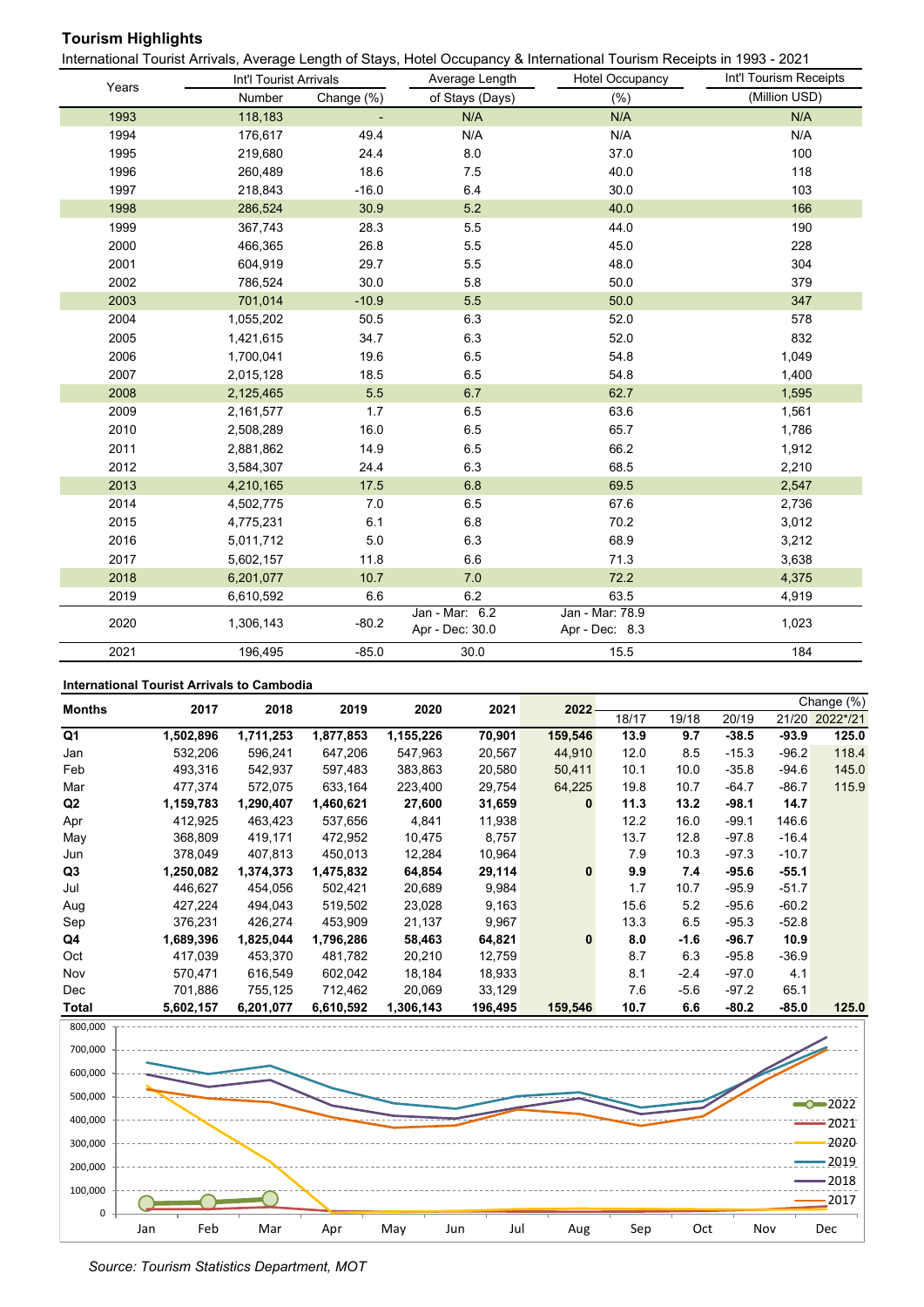## **CAMBODIA: TOURISM STATISTICS REPORT IN THE FIRST QUARTER 2022**

### **I. INBOUND TOURISM**

1. International tourist arrivals in January - March 2022

|                                | Inbound tourism |        |         | Share (%) |          | Change (%) |  |
|--------------------------------|-----------------|--------|---------|-----------|----------|------------|--|
|                                | 2020            | 2021   | 2022    | 2022*     | 21/20    | 2022*/21   |  |
| Air                            | 663,641         | 33,535 | 86,976  | 54.5      | $-94.9$  | 159.4      |  |
| Phnom Penh Int'l Airport (PNH) | 365,315         | 27,055 | 74,820  | 46.9      | $-92.6$  | 176.5      |  |
| Siem Reap Int'l Airport (REP)  | 240,785         | 2      | 10,376  | 6.5       | $-100.0$ | 518700.0   |  |
| Kong Keng (KOS)                | 57,541          | 6.478  | 1,780   | 1.1       | $-88.7$  | $-72.5$    |  |
| <b>Land and Waterways</b>      | 491,585         | 37,366 | 72,570  | 45.5      | $-92.4$  | 94.2       |  |
| Land                           | 440,096         | 37,366 | 70,534  | 44.2      | $-91.5$  | 88.8       |  |
| Waterways                      | 51,489          | 0      | 2,036   | 1.3       | $-100.0$ |            |  |
| Total                          | 1,155,226       | 70,901 | 159,546 | 100.0     | $-93.9$  | 125.0      |  |

2. Top ten markets arrivals in January - March 2022



### **II. OUTBOUND TOURISM**

Outbound tourism in January - March 2022

|                                  | Outbound tourism |        |         |         | (% )<br>Change |
|----------------------------------|------------------|--------|---------|---------|----------------|
|                                  | 2020             | 2021   | 2022    | 21/20   | 2022*/21       |
| Cambodia Outbound Tourists       | 308.350          | 5.509  | 30.410  | $-98.2$ | 452.0          |
| International Tourists Departure | .193.072         | 63.666 | 119.715 | $-94.7$ | 88.0           |

### **III. INTERNAL TOURISM**

Domestic and foreign visitors' arrivals to the regions in January - March 2022

|                       | January - March 2021 |            | January - March 2022 |            | (% )<br>Change 2022*/21 |            |  |
|-----------------------|----------------------|------------|----------------------|------------|-------------------------|------------|--|
|                       | KHM                  | <b>FOR</b> | <b>KHM</b>           | <b>FOR</b> | <b>KHM</b>              | <b>FOR</b> |  |
| Phnom Penh            | 374,196              | 66,419     | 681.378              | 106.764    | 82.1                    | 60.7       |  |
| Siem Reap Angkor      | 115,255              | 4,482      | 354,840              | 19,840     | 207.9                   | 342.7      |  |
| Coastal Zone          | 903.291              | 42,059     | 1,288,595            | 131,096    | 42.7                    | 211.7      |  |
| <b>Preah Sihanouk</b> | 532,380              | 35,438     | 862,059              | 112,332    | 61.9                    | 217.0      |  |
| Eco-tourism Zone      | 139,345              | 2,143      | 228,862              | 2.422      | 64.2                    | 13.0       |  |
| <b>Others</b>         | 241,720              | 5.044      | 263,017              | 10,422     | 8.8                     | 106.6      |  |
| Total                 | 1,773,807            | 120,147    | 2,816,692            | 270,544    | 58.8                    | 125.2      |  |

**Note:**

KHM: Cambodia visitors

FOR: Foreign visitors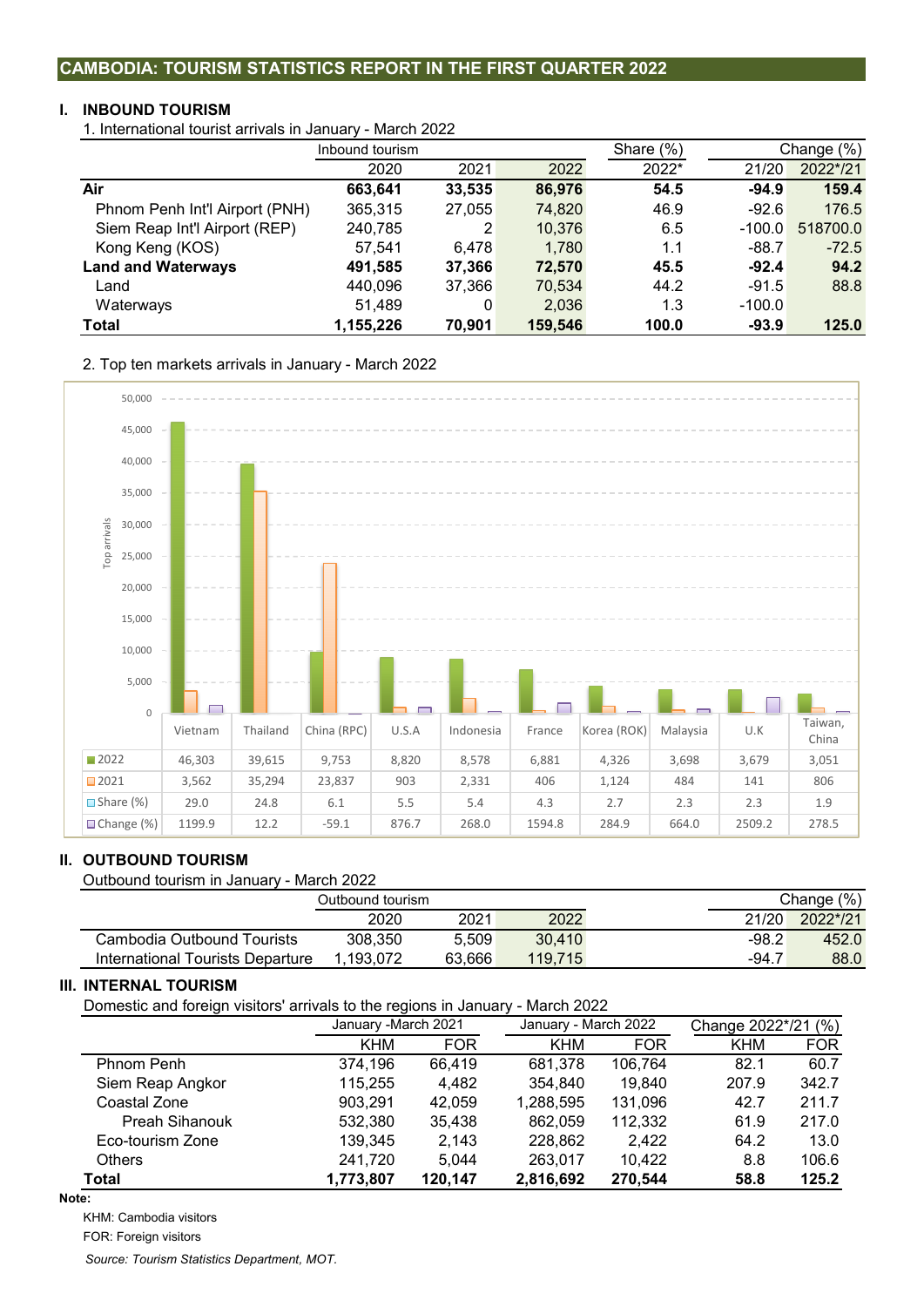### **International Tourist Arrivals to Cambodia by Country of Residence in January - March 2022**

*(by all means of transportation)*

| Regions                          | 2021                |                |                   | 2022           |               |                  | Share      | Change           |
|----------------------------------|---------------------|----------------|-------------------|----------------|---------------|------------------|------------|------------------|
| Country of Residence             |                     |                | Purposes of Visit |                | Total         |                  | 2022*      | 2022*/21         |
|                                  |                     | Holiday        | <b>Business</b>   | Others         |               | Female           | (%)        | (%)              |
| <b>Grand Total</b>               | 70,901              | 107,245        | 43,208            | 9,093          | 159,546       | 44,223           | 100.0      | 125.0            |
| Asia and the Pacific             | 68,753              | 88,143         | 38,370            | 1,961          | 128,474       | 32,069           | 80.5       | 86.9             |
| <b>ASEAN (Southeast Asia)</b>    | 42,076              | 80,391         | 23,108            | 197            | 103,696       | 25,939           | 65.0       | 146.4            |
| Brunei Darussalam                | 0                   | 21             | 55                | 0              | 76            | 11               | 0.0        |                  |
| Indonesia                        | 2,331               | 4,525          | 4,047             | 6              | 8,578         | 1,736            | 5.4        | 268.0            |
| Lao PDR                          | 33                  | 151            | 312               | $\overline{c}$ | 465           | 127              | 0.3        | 1309.1           |
| Malaysia                         | 484                 | 1,804          | 1,856             | 38             | 3,698         | 784              | 2.3        | 664.0            |
| Myanmar                          | 50                  | 257            | 419               | 1              | 677           | 267              | 0.4        | 1254.0           |
| Philippines                      | 197                 | 1,203          | 845               | 7              | 2,055         | 927              | 1.3        | 943.1            |
| Singapore                        | 125                 | 1,636          | 517               | 27             | 2,180         | 551              | 1.4        | 1644.0           |
| Thailand                         | 35,294              | 37,953         | 1,593             | 69             | 39,615        | 2,400            | 24.8       | 12.2             |
| <b>Timor Leste</b>               | 0                   | 0              | 49                | 0              | 49            | $\overline{7}$   | 0.0        |                  |
| Vietnam                          | 3,562               | 32,841         | 13,415            | 47             | 46,303        | 19,129           | 29.0       | 1199.9           |
| <b>Northeast Asia</b>            | 26,259              | 5,120          | 13,173            | 527            | 18,820        | 4,592            | 11.8       | $-28.3$          |
| China                            | 23,837              | 1,848          | 7,874             | 31             | 9,753         | 2,285            | 6.1        | $-59.1$          |
| Hong Kong (China)                | 2                   | 0              | 0                 | 0              | 0             | 0                | 0.0        | $-100.0$         |
| Japan                            | 480                 | 401            | 1,193             | 47             | 1,641         | 392              | 1.0        | 241.9            |
| Korea (ROK)                      | 1,124               | 1,787          | 2,136             | 403            | 4,326         | 1,232            | 2.7        | 284.9            |
| Macau (China)                    | 0                   | 0              | 0                 | 0              | 0             | 0                | 0.0        |                  |
| Mongolia                         | 10                  | 34             | 15                | 0              | 49            | 17               | 0.0        | 390.0            |
| Taiwan (China)                   | 806                 | 1,050          | 1,955             | 46             | 3,051         | 666              | 1.9        | 278.5            |
| <b>Southern Asia</b>             | 241                 | 1,193          | 1,553             | 6              | 2,752         | 481              | 1.7        | 1041.9           |
| Afghanistan                      | 1                   | 8              | 111               | 0              | 119           | 56               | 0.1        | 11800.0          |
| Bangladesh                       | 35                  | 154            | 323               | 2              | 479           | 54               | 0.3        | 1268.6           |
| Bhutan                           | 1                   | 2              | 0                 | 0              | 2             | 1                | 0.0        | 100.0            |
| India                            | 99                  | 656            | 820               | 2              | 1,478         | 250              | 0.9        | 1392.9           |
| Iran                             | 5                   | 17             | 13                | 0              | 30            | $\overline{7}$   | 0.0        | 500.0            |
| Nepal                            | 8                   | 111            | 120               | 1              | 232           | 39               | 0.1        | 2800.0           |
| Pakistan                         | 21                  | 141            | 59                | 0              | 200           | 42               | 0.1        | 852.4            |
| Srilanka                         | 71                  | 104            | 107               | 1              | 212           | 32               | 0.1        | 198.6            |
| Oceania                          | 174                 | 1,386          | 510               | 1,231          | 3,127         | 1,039            | 2.0        | 1697.1           |
| Australia                        | 125                 | 1,237          | 459               | 1,080          | 2,776         | 918              | 1.7        | 2120.8           |
| Fiji                             | 0                   | 7              | 4                 | 0              | 11            | 4                | 0.0        |                  |
| New Zealand                      | 49                  | 142            | 47                | 151            | 340           | 117              | 0.2        | 593.9            |
| Other Asia & the Pacific         | 3                   | 53             | 26                | 0              | 79            | 18               | 0.0        | 2533.3           |
| <b>Europe</b>                    | 1,013               | 14,390         | 3,223             | 1,991          | 19,604        | 7,726            | 12.3       | 1835.2           |
| <b>Northern Europe</b>           | 202                 | 4,182          | 757               | 84             | 5,023         | 1,825            | 3.1        | 2386.6           |
| Denmark                          | 23                  | 296            | 39                | 9              | 344           | 153              | 0.2        | 1395.7           |
| Finland                          | 7                   | 133            | 22                | 6              | 161           | 52               | 0.1        | 2200.0           |
| Iceland                          |                     |                |                   |                | 12            | 6                | 0.0        |                  |
|                                  | 0                   | 11             | 1                 | 0              |               |                  |            | 2900.0           |
| Ireland                          | 9                   | 226            | 43                | 1              | 270           | 90               |            |                  |
|                                  | 4                   | 125            | 28                | 10             | 163           | 41               | 0.2<br>0.1 | 3975.0           |
| Norway                           |                     |                |                   |                |               |                  |            |                  |
| Sweden                           | 18                  | 331            | 47                | 16             | 394           | 175              | 0.2        | 2088.9           |
| United Kingdom                   | 141                 | 3,060          | 577               | 42             | 3,679         | 1,308            | 2.3        | 2509.2           |
| <b>Western Europe</b><br>Austria | 624<br>7            | 7,566<br>194   | 1,737<br>22       | 1,877<br>17    | 11,180<br>233 | 4,522            | 7.0        | 1691.7           |
|                                  | 22                  | 304            | 111               |                |               | 88               | 0.1        | 3228.6           |
| Belgium<br>France                |                     |                |                   | 55             | 470           | 185              | 0.3        | 2036.4<br>1594.8 |
|                                  | 406                 | 4,245          | 1,033             | 1,603          | 6,881         | 2,921            | 4.3        |                  |
| Germany                          | 124                 | 1,800          | 375               | 81             | 2,256         | 832              | 1.4        | 1719.4           |
| Luxembourg                       | 0                   | 11             | 3                 | 0              | 14            | 4                | 0.0        |                  |
| Monaco<br>Netherlands            | 0                   | $\overline{c}$ | $\mathbf 0$       | 0              | 2             | $\overline{2}$   | 0.0        |                  |
| Switzerland                      | 26<br>39            | 580<br>430     | 99<br>94          | 44<br>77       | 723<br>601    | 261<br>229       | 0.5<br>0.4 | 2680.8           |
|                                  |                     |                |                   |                |               | 712              | 1.0        | 1441.0           |
| <b>Central / Eastern Europe</b>  | 97                  | 1,339          | 281               | 18             | 1,638         |                  |            | 1588.7           |
| <b>Bulgaria</b>                  | 4                   | 25             | 6                 | 1              | 32            | 11               | 0.0        | 700.0            |
| <b>Czech Republic</b>            | 8                   | 207            | 21                | $\mathbf{1}$   | 229           | 79               | 0.1        | 2762.5           |
| Estonia                          | 0                   | 47             | 2                 | 0              | 49            | 17               | 0.0        |                  |
| Hungary                          | 3                   | 74             | 12                | 8              | 94            | 44               | 0.1        | 3033.3           |
| Kazakhstan                       | 9                   | 51             | 15                | 3              | 69            | 35               | 0.0        | 666.7            |
| Kyrgyzstan                       | 0                   | 28             | 6                 | 0              | 34            | 9                | 0.0        |                  |
| Latvia                           | 1                   | 33             | 7                 | 0              | 40            | 22               | 0.0        | 3900.0           |
| Lithuania                        | 0                   | 31             | 4                 | 0              | 35            | 17               | 0.0        |                  |
| Poland                           | 11                  | 190            | 31                | 2              | 223           | 85               | 0.1        | 1927.3           |
| Romania                          | 9                   | 103            | 19                | 0              | 122           | 46               | 0.1        | 1255.6           |
| <b>Russian Federation</b>        | 26                  | 411            | 117               | 2              | 530           | 264              | 0.3        | 1938.5           |
| Slovakia                         | 15                  | 52             | 15                | 1              | 68            | 23               | 0.0        | 353.3            |
| Ukraine                          | 10                  | 77             | 21                | 0              | 98            | 55               | 0.1        | 880.0            |
| Uzbekistan                       | 1                   | 10             | 5                 | 0              | 15            | 5                | 0.0        | 1400.0           |
| <b>Southern Europe</b>           | 71                  | 837            | 222               | 10             | 1,069         | $\overline{378}$ | 0.7        | 1405.6           |
| Croatia<br>Greece                | 2<br>$\overline{c}$ | 20<br>32       | 8<br>7            | 0<br>0         | 28<br>39      | 8<br>15          | 0.0<br>0.0 | 1300.0<br>1850.0 |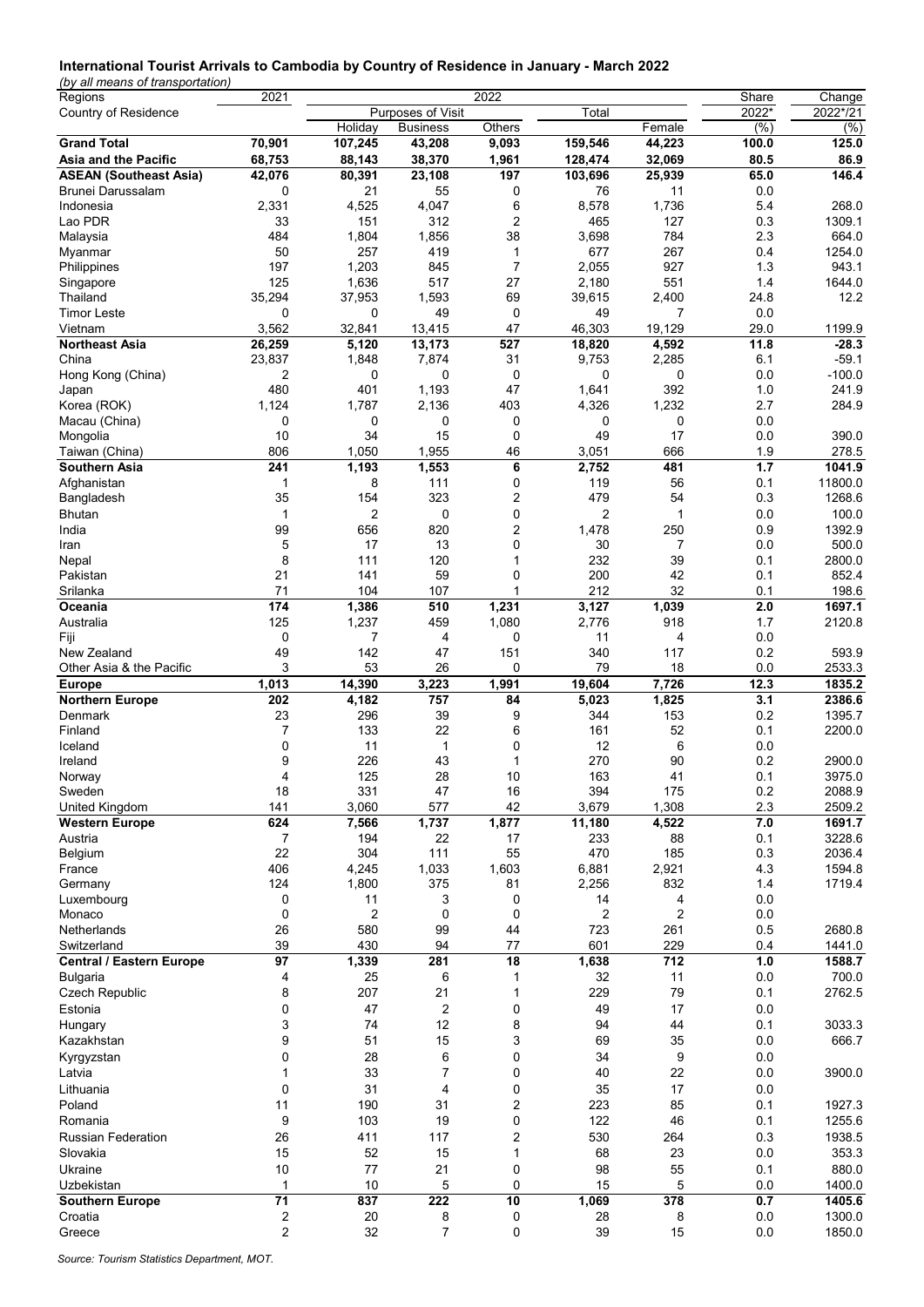### **International Tourist Arrivals to Cambodia by Country of Residence in January - March 2022**

*(by all means of transportation)*

| Regions                                 | 2021           |              |                   | 2022         |          |                | Share      | Change           |
|-----------------------------------------|----------------|--------------|-------------------|--------------|----------|----------------|------------|------------------|
| Country of Residence                    |                |              | Purposes of Visit |              | Total    |                | 2022*      | 2022*/21         |
|                                         |                | Holiday      | <b>Business</b>   | Others       |          | Female         | (%)        | $\sqrt{(26)}$    |
| <b>Grand Total</b>                      | 70,901         | 107,245      | 43,208            | 9,093        | 159,546  | 44,223         | 100.0      | 125.0            |
| Italy                                   | 36             | 325          | 90                | 8            | 423      | 117            | 0.3        | 1075.0           |
| Malta                                   | 0              | 2            | 0                 | 0            | 2        | $\overline{2}$ | 0.0        |                  |
| Portugal                                | 7              | 77           | 14                | 0            | 91       | 35             | 0.1        | 1200.0           |
| Serbia                                  | 4              | 6            | 23                | 0            | 29       | 4              | 0.0        | 625.0            |
| Slovenia                                | 3              | 17           | $\overline{4}$    | 0            | 21       | 6              | 0.0        | 600.0            |
| Spain                                   | 17             | 358          | 76                | 2            | 436      | 191            | 0.3        | 2464.7           |
| <b>East Mediterranean Europe</b>        | 18             | 361          | 54                | 1            | 416      | 174            | 0.3        | 2211.1           |
| Israel                                  | 4              | 283          | 19                |              | 303      | 143            | 0.2        | 7475.0           |
| Turkey                                  | 14<br>1        | 78           | 35                | 0            | 113      | 31             | 0.1        | 707.1            |
| Other Europe                            |                | 105          | 172               | 1            | 278      | 115            | 0.2        | 27700.0          |
| <b>Americas</b><br><b>North America</b> | 1,039<br>1,012 | 4,262        | 1,338             | 5,132        | 10,732   | 4,218          | 6.7        | 932.9<br>919.4   |
|                                         |                | 3,959<br>697 | 1,226<br>209      | 5,131<br>493 | 10,316   | 4,062          | 6.5        | 1258.3           |
| Canada<br>Mexico                        | 103            |              |                   |              | 1,399    | 520            | 0.9        |                  |
|                                         | 6<br>903       | 58           | 39<br>978         | 0            | 97       | 31             | 0.1<br>5.5 | 1516.7           |
| United States of America                |                | 3,204        |                   | 4,638        | 8,820    | 3,511          |            | 876.7            |
| <b>Central America</b><br>Costa Rica    | 0              | 17           | 5                 | 0            | 22       | 5              | 0.0        |                  |
|                                         | 0              | 3            | 0                 | 0            | 3        | 0              | 0.0        |                  |
| Honduras                                | 0              | 4            | 2                 | 0            | 6        |                | 0.0        |                  |
| Jamaica                                 | 0              | 10           | 3                 | 0            | 13       | 4              | 0.0        |                  |
| South America                           | 26             | 248          | 76                | 1            | 325      | 143            | 0.2        | 1150.0           |
| Argentina                               | 2              | 41           | $\mathbf{1}$      | 0            | 42       | 14             | 0.0        | 2000.0           |
| <b>Brazil</b>                           | 15             | 104          | 37                | 1            | 142      | 65             | 0.1        | 846.7            |
| Chile                                   | 1<br>3         | 26<br>42     | 4                 | 0<br>0       | 30<br>67 | 11<br>28       | 0.0<br>0.0 | 2900.0<br>2133.3 |
| Colombia<br>Ecuador                     | 2              | 8            | 25<br>3           | 0            | 11       | 3              | 0.0        | 450.0            |
| Peru                                    | 0              | 11           | 5                 | 0            | 16       | 11             | 0.0        |                  |
| Uruguay                                 | $\overline{2}$ | 3            | $\Omega$          | 0            | 3        | 2              | 0.0        | 50.0             |
| Venezuela                               | 1              | 13           | 1                 | 0            | 14       | 9              | 0.0        | 1300.0           |
| <b>Other America</b>                    | 1              | 38           | 31                | 0            | 69       | 8              | 0.0        | 6800.0           |
| Africa                                  | 68             | 308          | 209               | 4            | 521      | 180            | 0.3        | 666.2            |
| <b>North Africa</b>                     | 5              | 30           | 5                 | 0            | 35       | 18             | 0.0        | 600.0            |
| Morocco                                 | 3              | 15           | 3                 | 0            | 18       | 12             | 0.0        | 500.0            |
| Sudan                                   | 0              | 3            | 0                 | 0            | 3        | 0              | 0.0        |                  |
| Tunisia                                 | 2              | 12           | 2                 | 0            | 14       | 6              | 0.0        | 600.0            |
| Subsaharan Africa                       | 63             | 187          | 158               | 0            | 345      | 125            | 0.2        | 447.6            |
| Cameroon                                | 3              | 23           | 7                 | 0            | 30       | 4              | 0.0        | 900.0            |
| Congo                                   | 0              | 1            | 0                 | 0            | 1        | 0              | 0.0        |                  |
| Ghana                                   | 0              | 2            | 2                 | 0            | 4        | 1              | 0.0        |                  |
| Kenya                                   | 11             | 8            | 10                | 0            | 18       | 10             | 0.0        | 63.6             |
| Liberia                                 | $\mathbf 0$    | 3            | $\mathbf 0$       | 0            | 3        | 1              | 0.0        |                  |
| Nigeria                                 | 20             | 2            | 44                |              | 46       | Δ              | 0.0        | 130.0            |
| South Africa                            | 24             | 138          | 74                | 0            | 212      | 94             | 0.1        | 783.3            |
| Tanzania                                | 1              | 1            | 6                 | 0            | 7        | $\mathbf{1}$   | $0.0\,$    | 600.0            |
| Uganda                                  | 2              | 5            | 11                | 0            | 16       | 8              | 0.0        | 700.0            |
| Zimbabwe                                | 2              | 4            | 4                 | 0            | 8        | 2              | 0.0        | 300.0            |
| Other Africa                            | 0              | 91           | 46                | 4            | 141      | 37             | 0.1        |                  |
| <b>Middle East</b>                      | 28             | 142          | 68                | 5            | 215      | 30             | 0.1        | 667.9            |
| Egypt                                   | 3              | 45           | 19                | 2            | 66       | 10             | 0.0        | 2100.0           |
| Iraq                                    | 1              | 11           | 1                 | 0            | 12       | 0              | 0.0        | 1100.0           |
| Jordan                                  | 7              | 17           | 8                 | 0            | 25       | 5              | 0.0        | 257.1            |
| Kuwait                                  | 3              | 5            | 7                 | 0            | 12       | 2              | 0.0        | 300.0            |
| Oman                                    | 1              | 1            |                   | 0            | 2        | 0              | $0.0\,$    | 100.0            |
| Palestine                               | 0              | 4            | 0                 | 0            | 4        | 2              | 0.0        |                  |
| Qatar                                   |                | 2            | 0                 | 0            | 2        | 0              | 0.0        | 100.0            |
| Saudi Arabia                            | 0              | 26           | 18                | 0            | 44       | 5              | 0.0        |                  |
| Syria                                   |                | 5            | 3                 | 0            | 8        | 0              | 0.0        | 700.0            |
| <b>United Arab Emirates</b>             | 11             | 5            | 0                 | 1            | 6        | 0              | 0.0        | $-45.5$          |
| Yemen                                   | 0              | 6            | 2                 | 0            | 8        | 0              | 0.0        |                  |
| Other Middle East                       | 0              | 15           | 9                 | 2            | 26       | 6              | 0.0        |                  |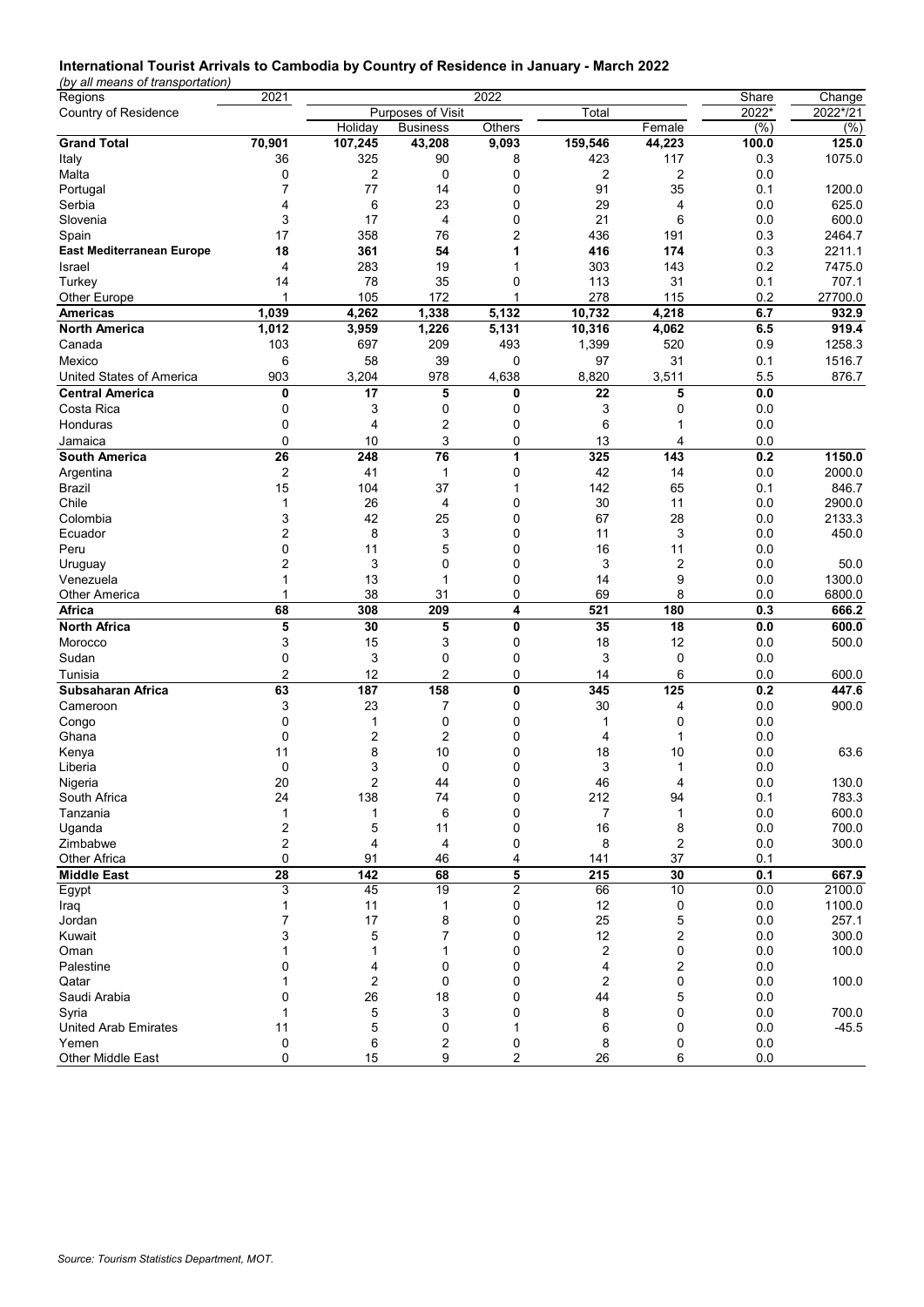### **I. INBOUND TOURISM**

1. International tourist arrivals in March 2022

|                                | Inbound tourism |        |        | Share $(\%)$ |          | Change (%) |  |
|--------------------------------|-----------------|--------|--------|--------------|----------|------------|--|
|                                | 2020            | 2021   | 2022   | 2022*        | 21/20    | 2022*/21   |  |
| Air                            | 121,056         | 17,792 | 33,859 | 52.7         | $-85.3$  | 90.3       |  |
| Phnom Penh Int'l Airport (PNH) | 75,762          | 14,302 | 28,074 | 43.7         | $-81.1$  | 96.3       |  |
| Siem Reap Int'l Airport (REP)  | 23,047          | 2      | 4,813  | 7.5          | $-100.0$ | 240550.0   |  |
| Kong Keng (KOS)                | 22.247          | 3,488  | 972    | 1.5          | $-84.3$  | $-72.1$    |  |
| <b>Land and Waterways</b>      | 102,344         | 11.962 | 30,366 | 47.3         | $-88.3$  | 153.9      |  |
| Land                           | 96,403          | 11,962 | 29,455 | 45.9         | $-87.6$  | 146.2      |  |
| Waterways                      | 5,941           | 0      | 911    | 1.4          | $-100.0$ |            |  |
| Total                          | 223,400         | 29,754 | 64,225 | 100.0        | $-86.7$  | 115.9      |  |

2. Top ten markets arrivals in March 2022



## **II. OUTBOUND TOURISM**

Outbound tourism in March 2022

| Outbound tourism                 |         | Change (%) |        |         |          |
|----------------------------------|---------|------------|--------|---------|----------|
|                                  | 2020    | 2021       | 2022   | 21/20   | 2022*/21 |
| Cambodia Outbound Tourists       | 49.813  | 1.826      | 11.564 | $-96.3$ | 533.3    |
| International Tourists Departure | 231.867 | 18.164     | 49.167 | $-92.2$ | 170.7    |

## **III. INTERNAL TOURISM**

Domestic and foreign visitors' arrivals to the regions in March 2022

|                       | <b>March 2021</b> |            | <b>March 2022</b> |            | Change 2022*/21 (%) |            |  |
|-----------------------|-------------------|------------|-------------------|------------|---------------------|------------|--|
|                       | <b>KHM</b>        | <b>FOR</b> | <b>KHM</b>        | <b>FOR</b> | <b>KHM</b>          | <b>FOR</b> |  |
| <b>Phnom Penh</b>     | 21,044            | 29,466     | 85,436            | 40,489     | 306.0               | 37.4       |  |
| Siem Reap Angkor      | 750               | 288        | 289,340           | 8.177      | 38478.7             | 2739.2     |  |
| Coastal Zone          | 86,370            | 6.514      | 251,868           | 36,302     | 191.6               | 457.3      |  |
| <b>Preah Sihanouk</b> | 49,529            | 4.940      | 202,073           | 34,219     | 308.0               | 592.7      |  |
| Eco-tourism Zone      | 17,410            | 155        | 39,285            | 679        | 125.6               | 338.1      |  |
| <b>Others</b>         | 45.700            | 1.015      | 81,566            | 3.370      | 78.5                | 232.0      |  |
| <b>Total</b>          | 171,274           | 37,438     | 747,495           | 89,017     | 336.4               | 137.8      |  |

**Note:**

KHM: Cambodia visitors

FOR: Foreign visitors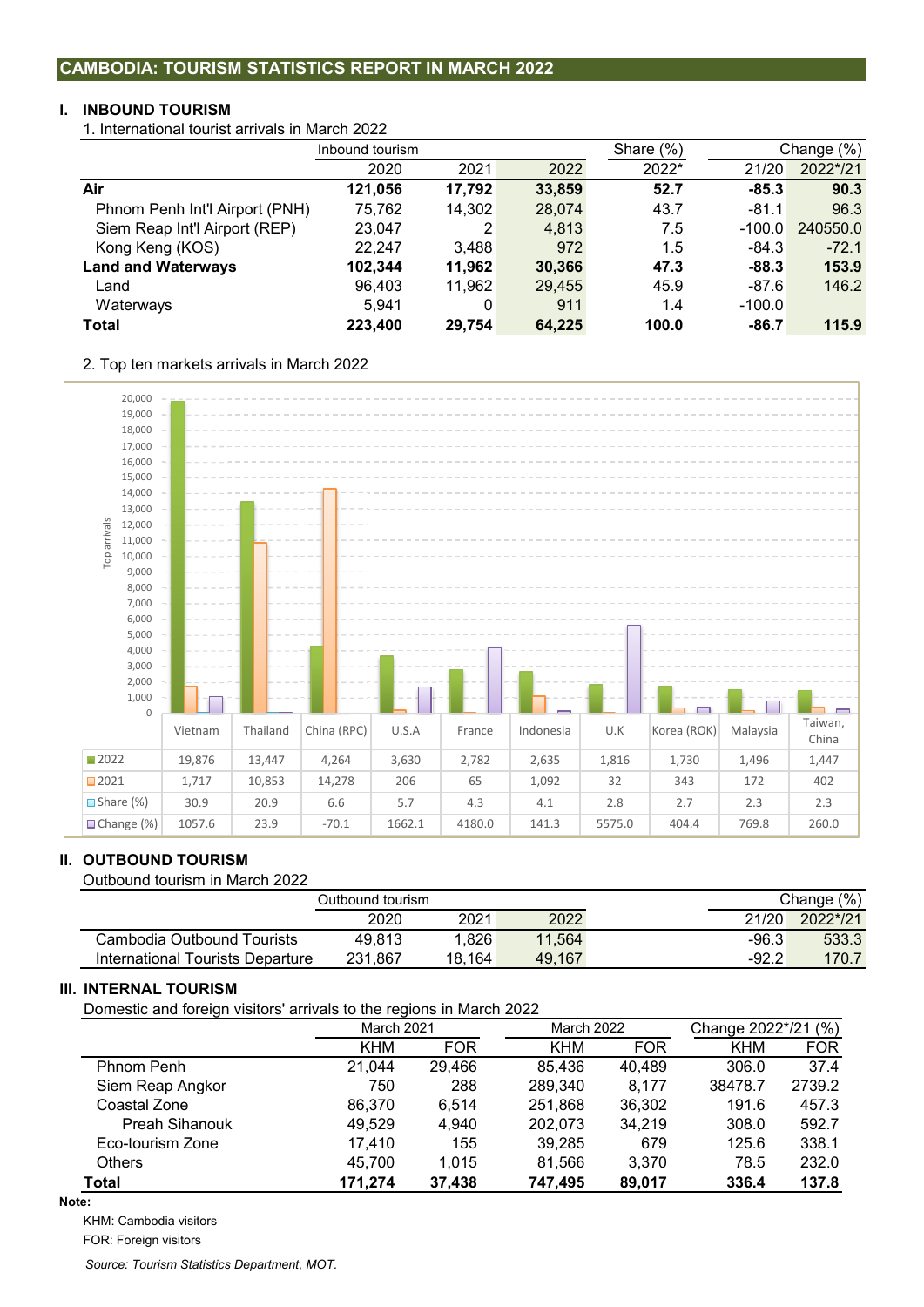### **International Tourist Arrivals to Cambodia by Country of Residence in March 2022**

*(by all means of transportation)*

| Regions                         | 2021              |          |                   | 2022   |             |                | Share         | Change          |
|---------------------------------|-------------------|----------|-------------------|--------|-------------|----------------|---------------|-----------------|
| Country of Residence            |                   |          | Purposes of Visit |        | Total       |                | 2022*         | 2022*/21        |
|                                 |                   | Holiday  | <b>Business</b>   | Others |             | Female         | $\sqrt{(26)}$ | (% )            |
| <b>Grand Total</b>              | 29,754            | 42,346   | 18,197            | 3,682  | 64,225      | 18,286         | 100.0         | 115.9           |
| Asia and the Pacific            | 29,246            | 33,290   | 16,730            | 923    | 50,943      | 13,040         | 79.3          | 74.2            |
| <b>ASEAN (Southeast Asia)</b>   | 13,963            | 29,438   | 10,535            | 109    | 40,082      | 10,432         | 62.4          | 187.1           |
| <b>Brunei Darussalam</b>        | 0                 | 8        | $\overline{7}$    | 0      | 15          | 1              | 0.0           |                 |
| Indonesia                       | 1,092             | 972      | 1,660             | 3      | 2,635       | 536            | 4.1           | 141.3           |
| Lao PDR                         | 11                | 55       | 164               |        | 221         | 69             |               | 1909.1          |
|                                 |                   |          |                   | 2      |             |                | 0.3           |                 |
| Malaysia                        | 172               | 780      | 698               | 18     | 1,496       | 320            | 2.3           | 769.8           |
| Myanmar                         | 13                | 111      | 179               | 1      | 291         | 107            | 0.5           | 2138.5          |
| Philippines                     | 65                | 742      | 305               | 2      | 1,049       | 517            | 1.6           | 1513.8          |
| Singapore                       | 40                | 864      | 173               | 15     | 1,052       | 280            | 1.6           | 2530.0          |
| Thailand                        | 10,853            | 12,770   | 628               | 49     | 13,447      | 1,003          | 20.9          | 23.9            |
| <b>Timor Leste</b>              | 0                 | 0        | 0                 | 0      | $\mathbf 0$ | 0              | 0.0           |                 |
| Vietnam                         | 1,717             | 13,136   | 6,721             | 19     | 19,876      | 7,599          | 30.9          | 1057.6          |
| <b>Northeast Asia</b>           | 15,142            | 2,512    | 5,500             | 191    | 8,203       | 1,893          | 12.8          | $-45.8$         |
| China                           | 14,278            | 948      | 3,303             | 13     | 4,264       | 999            | 6.6           | $-70.1$         |
| Hong Kong (China)               | 0                 | 0        | 0                 | 0      | 0           | 0              | 0.0           |                 |
|                                 |                   |          |                   |        |             |                |               | 535.0           |
| Japan                           | 117               | 196      | 530               | 17     | 743         | 169            | 1.2           |                 |
| Korea (ROK)                     | 343               | 803      | 787               | 140    | 1,730       | 422            | 2.7           | 404.4           |
| Macau (China)                   | 0                 | 0        | 0                 | 0      | 0           | 0              | 0.0           |                 |
| Mongolia                        | 2                 | 13       | 6                 | 0      | 19          | 6              | 0.0           | 850.0           |
| Taiwan (China)                  | 402               | 552      | 874               | 21     | 1,447       | 297            | 2.3           | 260.0           |
| Southern Asia                   | 100               | 658      | 520               | 4      | 1,182       | 187            | 1.8           | 1082.0          |
| Afghanistan                     | 0                 | 1        | 16                | 0      | 17          | 7              | 0.0           |                 |
| Bangladesh                      | 11                | 67       | 128               | 1      | 196         | 19             | 0.3           | 1681.8          |
| Bhutan                          | 0                 | 1        | 0                 | 0      | 1           | 1              | 0.0           |                 |
| India                           | 45                | 409      | 279               | 2      | 690         | 120            | 1.1           | 1433.3          |
|                                 |                   |          |                   |        |             |                |               |                 |
| Iran                            | 2                 | 14       | 6                 | 0      | 20          | 5              | 0.0           | 900.0           |
| Nepal                           | 5                 | 47       | 43                | 0      | 90          | 6              | 0.1           | 1700.0          |
| Pakistan                        | 12                | 74       | 19                | 0      | 93          | 21             | 0.1           | 675.0           |
| Srilanka                        | 25                | 45       | 29                | 1      | 75          | 8              | 0.1           | 200.0           |
| Oceania                         | 41                | 650      | 171               | 619    | 1,440       | 519            | 2.2           | 3412.2          |
| Australia                       | 35                | 566      | 154               | 530    | 1,250       | 452            | 1.9           | 3471.4          |
| Fiji                            | 0                 | 6        | 1                 | 0      | 7           | 2              | 0.0           |                 |
| New Zealand                     | 6                 | 78       | 16                | 89     | 183         | 65             | 0.3           | 2950.0          |
| Other Asia & the Pacific        | 0                 | 32       | 4                 | 0      | 36          | 9              | 0.1           |                 |
|                                 | 246               |          | 979               | 734    |             |                | 13.3          | 3366.7          |
| <b>Europe</b>                   |                   | 6,815    |                   |        | 8,528       | 3,422          |               |                 |
| <b>Northern Europe</b>          | 52                | 2,213    | 242               | 31     | 2,486       | 975            | 3.9           | 4680.8          |
| Denmark                         | 10                | 161      | 12                | 1      | 174         | 87             | 0.3           | 1640.0          |
| Finland                         | 1                 | 54       | 10                | 3      | 67          | 19             | 0.1           | 6600.0          |
| Iceland                         | 0                 | 5        | 1                 | 0      | 6           | $\overline{2}$ | 0.0           |                 |
| Ireland                         | 1                 | 126      | 18                | 0      | 144         | 54             | 0.2           | 14300.0         |
| Norway                          |                   |          |                   |        |             |                |               | 2900.0          |
|                                 | 2                 | 45       | 9                 | 6      | 60          | 23             | 0.1           |                 |
|                                 |                   |          |                   |        |             |                |               |                 |
| Sweden                          | 6                 | 197      | 14                | 8      | 219         | 113            | 0.3           | 3550.0          |
| United Kingdom                  | 32                | 1,625    | 178               | 13     | 1,816       | 677            | 2.8           | 5575.0          |
| <b>Western Europe</b>           | $\frac{1}{135}$   | 3,377    | 460               | 691    | 4,528       | 1,825          | 7.1           | 3254.1          |
| Austria                         | 0                 | 70       | 5                 | 7      | 82          | 32             | 0.1           |                 |
| Belgium                         | 10                | 128      | 24                | 14     | 166         | 61             | 0.3           | 1560.0          |
| France                          | 65                | 1,920    | 265               | 597    | 2,782       | 1,149          | 4.3           | 4180.0          |
| Germany                         | 40                | 787      | 111               | 29     | 927         | 357            | 1.4           | 2217.5          |
| Luxembourg                      | 0                 | 5        | 2                 | 0      | 7           | 2              | 0.0           |                 |
| Monaco                          | 0                 | 1        | $\mathbf 0$       | 0      | 1           | 1              | 0.0           |                 |
| Netherlands                     | 11                | 294      | 34                | 12     | 340         | 137            | 0.5           | 2990.9          |
| Switzerland                     | 9                 | 172      | 19                | 32     | 223         | 86             | 0.3           | 2377.8          |
|                                 |                   |          |                   |        |             |                |               |                 |
| <b>Central / Eastern Europe</b> | 24                | 579      | 97                | 10     | 686         | 306            | 1.1           | 2758.3          |
| <b>Bulgaria</b>                 | 1                 | 11       | 1                 | 0      | 12          | 4              | 0.0           | 1100.0          |
| <b>Czech Republic</b>           | 2                 | 69       | 3                 | 0      | 72          | 28             | 0.1           | 3500.0          |
| Estonia                         | 0                 | 14       | 0                 | 0      | 14          | 5              | 0.0           |                 |
| Hungary                         | 0                 | 34       | $\overline{7}$    | 5      | 46          | 23             | 0.1           |                 |
| Kazakhstan                      | 0                 | 32       | 7                 | 2      | 41          | 23             | 0.1           |                 |
| Kyrgyzstan                      | 0                 | 13       | 2                 | 0      | 15          | 5              | 0.0           |                 |
| Latvia                          | 0                 | 21       | 1                 | 0      | 22          |                | 0.0           |                 |
|                                 |                   |          |                   |        |             | 12             |               |                 |
| Lithuania                       | 0                 | 11       | $\mathbf 0$       | 0      | 11          | 5              | 0.0           |                 |
| Poland                          | 1                 | 81       | 12                | 0      | 93          | 36             | 0.1           | 9200.0          |
| Romania                         | 2                 | 63       | $\overline{7}$    | 0      | 70          | 24             | 0.1           | 3400.0          |
| <b>Russian Federation</b>       | 13                | 169      | 44                | 2      | 215         | 102            | 0.3           | 1553.8          |
| Slovakia                        | 1                 | 24       | $\overline{7}$    | 1      | 32          | 15             | 0.0           | 3100.0          |
| Ukraine                         | 3                 | 32       | 6                 | 0      | 38          | 23             | 0.1           | 1166.7          |
| Uzbekistan                      | 1                 | 5        | $\mathbf 0$       | 0      | 5           | 1              | 0.0           | 400.0           |
|                                 |                   |          |                   |        |             |                |               |                 |
| <b>Southern Europe</b>          | 27                | 424      | 76                | 1      | 501         | 175            | 0.8           | 1755.6          |
| Croatia<br>Greece               | 2<br>$\mathbf{1}$ | 11<br>18 | 2<br>2            | 0<br>0 | 13<br>20    | 4<br>9         | 0.0<br>0.0    | 550.0<br>1900.0 |